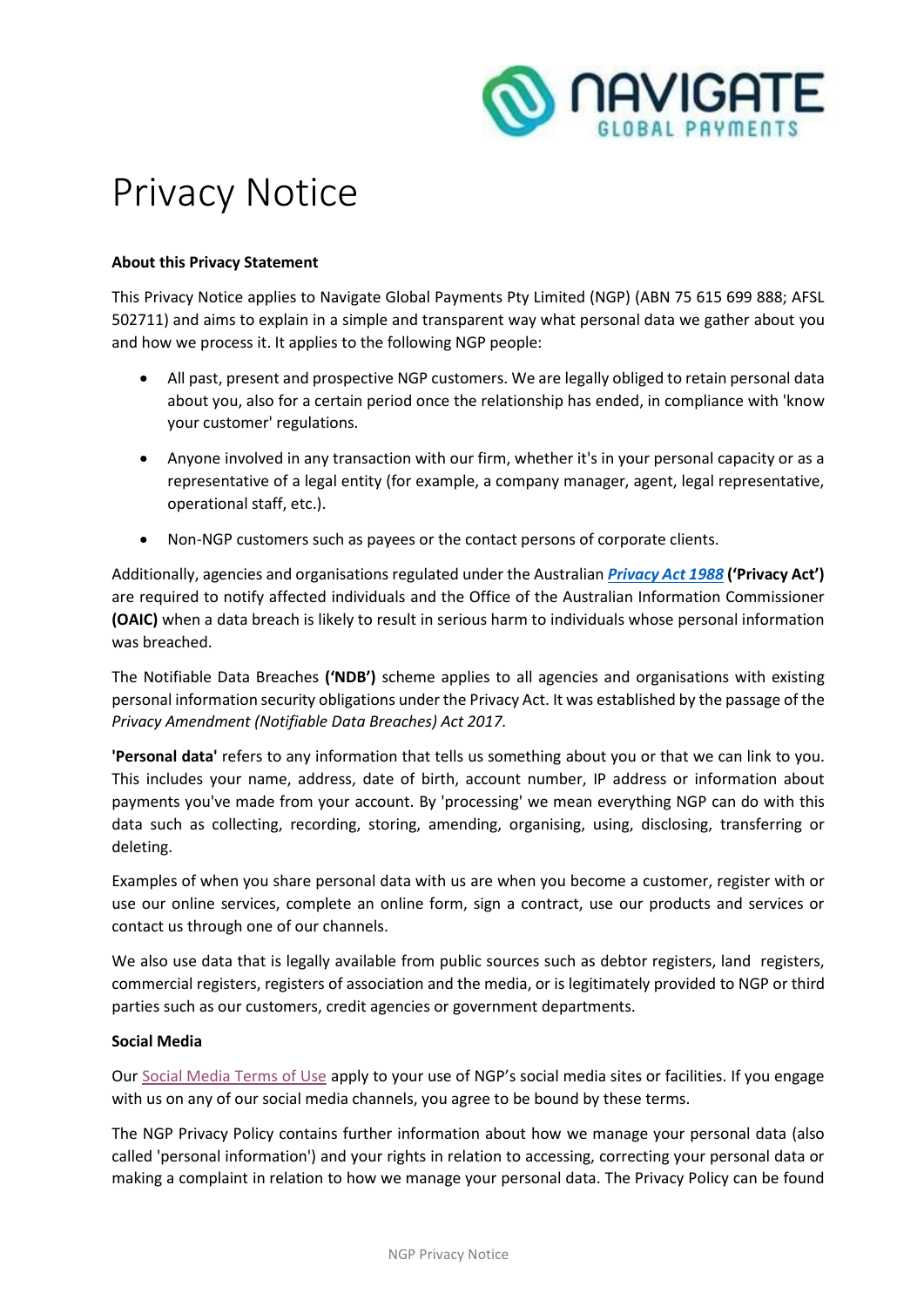

## <https://www.navigategp.com.au/>

## **2. The types of data we collect about you**

The personal data we may collect includes:

**Identification data**, such as your name, surname, date and place of birth, ID number and the IP address of your PC or mobile device.

**Contact details**, such as your mobile phone number, telephone number, email address and residential address.

**Transaction data**, such as your account number, deposits, withdrawals and transfers related to your account.

**Financial data**, such as invoices, credit notes, payslips, payment behaviour, the value of your property or other assets, your credit history, credit capacity, your previous or current insurance, financial products you have with ING, whether you are registered with a credit register, payment arrears and information on your income.

**Online behaviour and preferences data**, such as the server or IP address of your mobile device or computer, the date and time of pages you visit on NGP websites and apps, documents downloaded, the site you visited prior to visiting our website, the browser you are using NGP to access our resources, if you have visited our website before and tracking NGP user preferences.

**Data about your interests and needs** that you share with us, for example when you contact our call centre or fill in an online survey.

**Audio-visual data**, such as recordings of phone calls to our customer service centres.

## **Sensitive data**

We do not record sensitive data at NGP relating to your health, ethnicity, religious or political beliefs, or criminal record unless it is strictly necessary, or under the compulsion of law. When we do, it is limited to specific circumstances, for example, if you instruct us to pay a membership fee to a political party. We are legally obliged to keep a copy of your passport.

With your explicit consent or if required or allowed by law, we may collect your genetic or biometric data (your fingerprint, voice or facial features) which may be used to verify your identity or use it as an extra means of security in apps when you choose for such authentication to authorise transactions.

## **3. What we do with your personal data**

We only use your personal data for legitimate business reasons, and to comply with our legal, as well as our regulatory obligations.

**Administration.** When you open an NGP account we are legally obliged to collect personal data that verifies your identity (such as a copy of your ID card or passport) and to assess whether we can accept you as a customer. We also need to know your address or phone number to contact you.

**Product and service delivery.** We use information about you to assess whether you are eligible for certain products and services and to meet our contractual obligations to you. If you provide information that is incomplete or inaccurate, we may not be able to provide the financial product or service or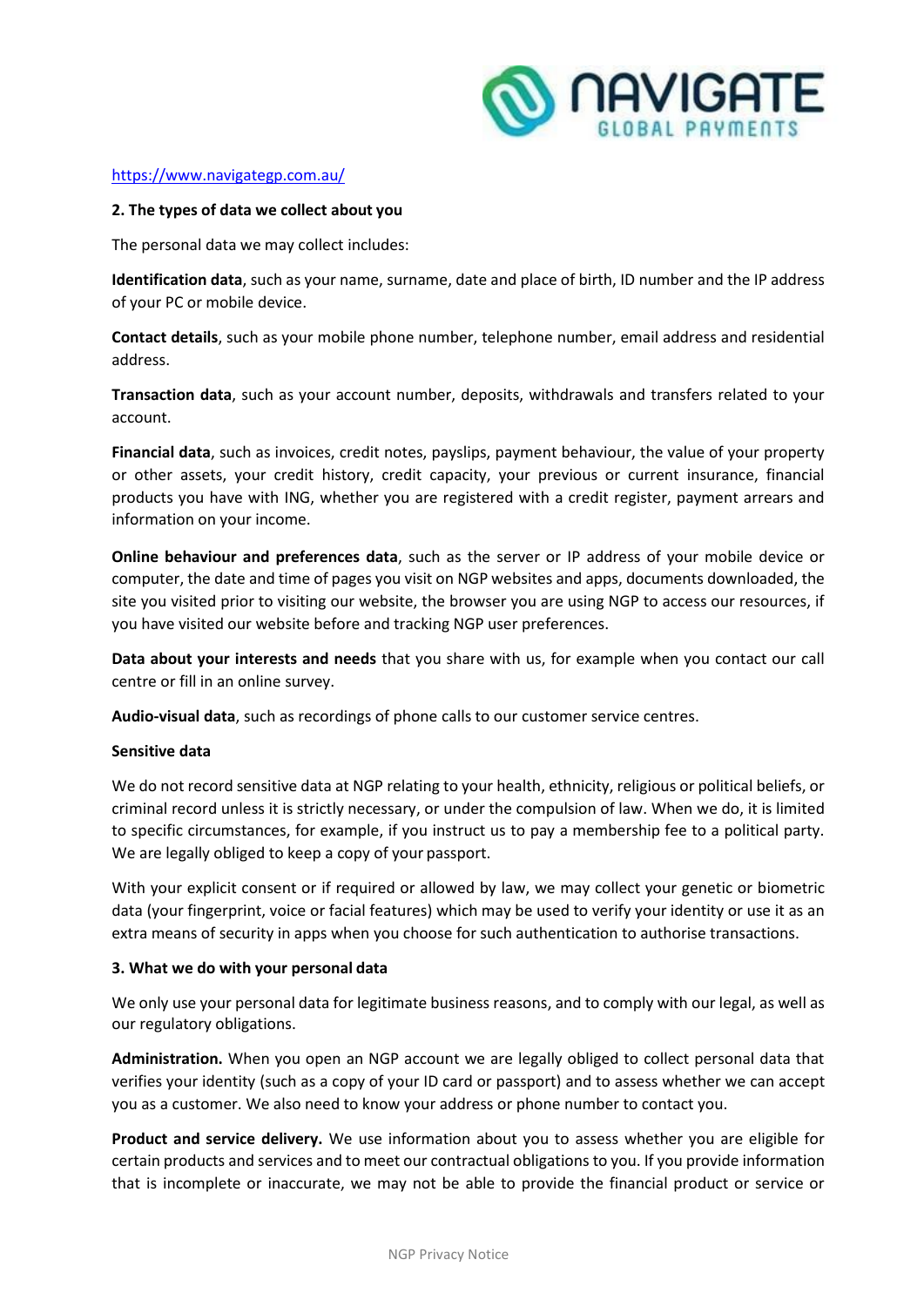

information to you.

**Managing NGP customer relationships.** We may ask you for feedback about our products and services and share this with certain members of our staff to improve our offering. We might also use notes from conversations we have with you online, by telephone or in person to customise products and services for you.

**Credit risk and behaviour analysis.** To assess your ability to pay an amount, for example, a margin call, we may apply specific statistical risk models based on your personal data.

**Cookies. We may use data collection devices such as 'cookies'** in conjunction with our website. Cookies are commonly used on the internet. They are a small file placed onto a computer by a server. A cookie can later be identified by a server. We may use both 'persistent' and 'session cookies'. We may (or our marketing company may) evaluate the cookie information collected to measure the effectiveness of our advertising and how visitors use oursite.

The information we collect through cookies may be combined with previous cookie collected information and other personal information you have provided us, allowing us to identify users at an individual level, their behaviours, activity and needs. Where our marketing company manages the information coming from our site on our behalf, we control how that data may and may not be used.

We may use cookies for various purposes such as:

- to provide you with better and more customised service and a more effective website
- collecting anonymous statistical information on things such as how many visitors our sites receive, how those visitors use the sites and where they came from.

**Personalised marketing.** We may send you letters, emails, or text messages offering NGP you a product or service based on your personal circumstances or show you such an offer when you log in to our website or mobile apps. You may unsubscribe from such personalised offers. You have the right, not to consent or to object to personalised direct marketing NGP or commercial activities, including NGP profiling NGP related to these activities.

We may market our services to you through social media platforms using information you provide to us when you interact on our website or sign up for our services. Please contact us if you do not want to receive these sorts of adverts by email at [marketing@navigate.com.au](mailto:marketing@navigate.com.au)

**Providing you with the best-suited products and services.** When you visit our website or call us, we **gather information** about you. We **analyse** this information to identify your **potential needs** and assess the suitability of products or services. For example, we may suggest investment opportunities suited to your profile. We analyse your **payment behaviour**, such as large amounts entering NGP or leaving your NGP account. We assess your needs in relation to **key moments** when a specific financial product or service may be relevant for you based on previous interest. We assess your **interests** based on simulations you participate in on our website.

**Improving NGP and developing NGP products and services.** Analysing NGP how you use our products and services helps us understand more about you and shows us where we can improve. For instance,

• When you open an account, we measure the time it takes until your first transaction to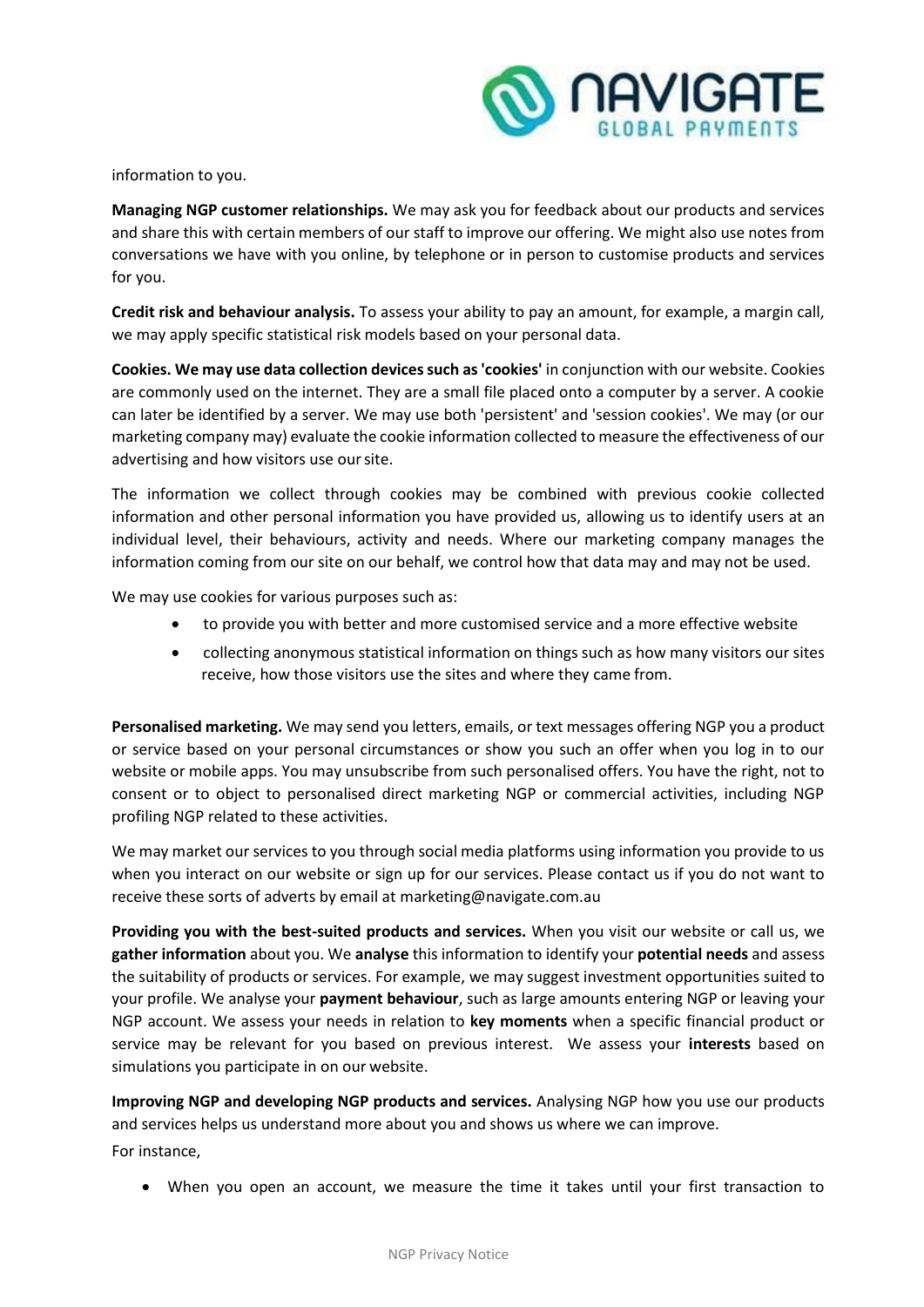

understand how quickly you are able to use your account, and we can use this information to improve our customer on boarding, and overall customer experience.

- We analyse data on transactions between you and our corporate customers to offer information services to our corporate customers or provide them advice on how they can make better use of NGP's products and services. When NGP processes personal data for this purpose, aggregated data may be made available to the corporate customer. A corporate customer cannot identify you from these aggregated data.
- We analyse the results of our marketing NGP activities to measure their effectiveness and the relevance of our campaigns.
- We may use your data to send you personalised offers by post, email or on our website or mobile apps. You have the right to object at any time to personalised direct marketing NGP or commercial activities, including NGP profiling related to these activities.

**Preventing NGP and detecting NGP fraud and data security.** We have a duty to protect your personal data and to prevent, detect and contain data breaches. This includes information we are obliged to collect about you, for example to comply with regulations against money laundering, terrorism financing and tax fraud.

- We may process your personal data to **protect you and your assets** from fraudulent activities, for example if you are the victim of identity theft, if your personal data was disclosed or if you are hacked.
- We may use certain information about you for profiling (e.g. name, account number, age, nationality, IP address, etc.) to quickly and efficiently detect a particular crime and the person behind it.
- We use contact and security data (such as card readers or passwords) to secure transactions and communications made via remote channels. We could use this data to alert you.

**Internal and external reporting.** We process your data for our NGP operations and to help our management make better decisions about our operations and services. We also process your data to comply with a range of legal obligations and statutory requirements (anti-money laundering legislation and tax legislation, for example).

Data that we process for any other reason is anonymised or we remove as much of the personal information as possible.

# **4. Who we share your data with and why**

To be able to offer you the best possible services and remain competitive in our business, we may share certain data internally and outside of NGP. This includes:

# **NGP**

We transfer data across NGP for operational, regulatory or reporting purposes, for example to screen new customers, comply with certain laws, secure IT systems, analyse our portfolio or provide certain services (see section 'What we do with your personal data' for the full list). We may also transfer data to centralised storage systems or to process it for more efficiency. All internal data transfers are in line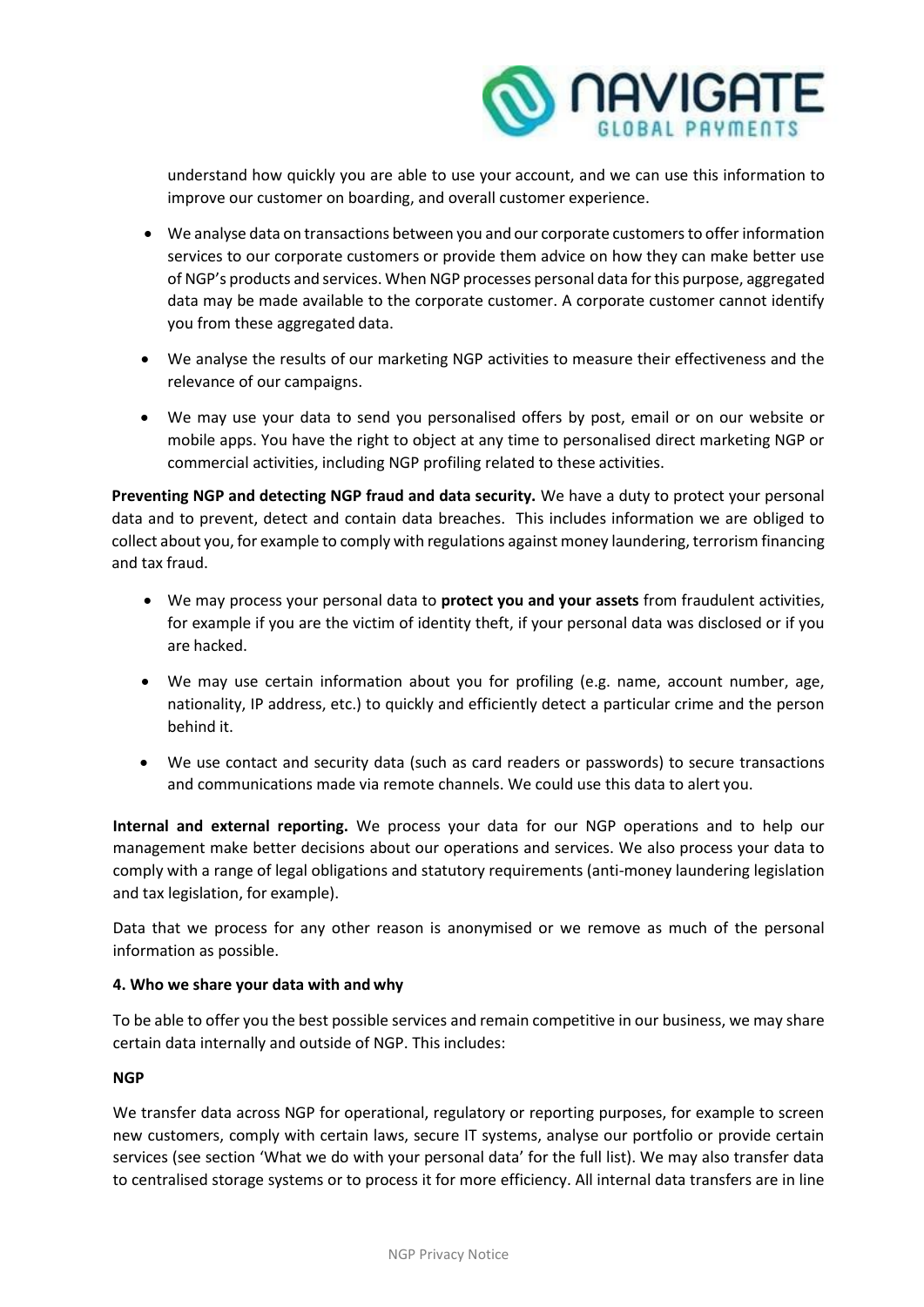

with our Data Protection Policy.

## **Independent agents**

We may share information with independent agents who act on our behalf. These agents are registered in line with local legislation and operate with due permission of regulatory bodies in the relevant terms and conditions for your NGP product.

## **Government authorities**

To comply with our regulatory obligations, we may disclose data to the relevant authorities, for example to counter terrorism and prevent money laundering. In some cases, we are **obliged by law** to share your data with external parties, including:

**Public authorities, regulators** and **supervisory bodies** such as the central banks of the countries where we operate.

**Tax authorities** may require us to report your assets (e.g. balances on deposit, payment or savings accounts or holdings in an investment account). We may process your social security number for this.

**Judicial/investigative authorities** such as the police, public prosecutors, courts and arbitration/mediation bodies on their express and legal request.

**Lawyers,** for example, in case of bankruptcy, **notaries,** for example, **trustees** who take care of other parties' interests, and **company auditors.**

## **Financial institutions**

To process payments, we may have to share information about you with the other bank, such as your name and account number. We also share information with financial sector specialists who assist us with financial services like:

- exchange secure financial transaction messages
- payments and credit transactions worldwide
- processing electronic transactions worldwide
- settling domestic and cross-border security transactions and payment transactions.

Sometimes we share information with banks or financial institutions in other countries, for example when you make or receive a foreign payment.

## **Service providers**

When we use other service providers, we only share personal data that is required for a particular assignment. Service providers support us with activities like:

- performing certain services and operations (including to conduct identification verification, name screening and other checks, which help us to comply with our regulatory obligations and manage our regulatoryrisks);
- designing and maintenance of internet-based tools and applications;
- marketing activities or events and managing customer communications;
- preparing reports and statistics, printing materials and designing products; and
- placing advertisements on apps, websites and social media.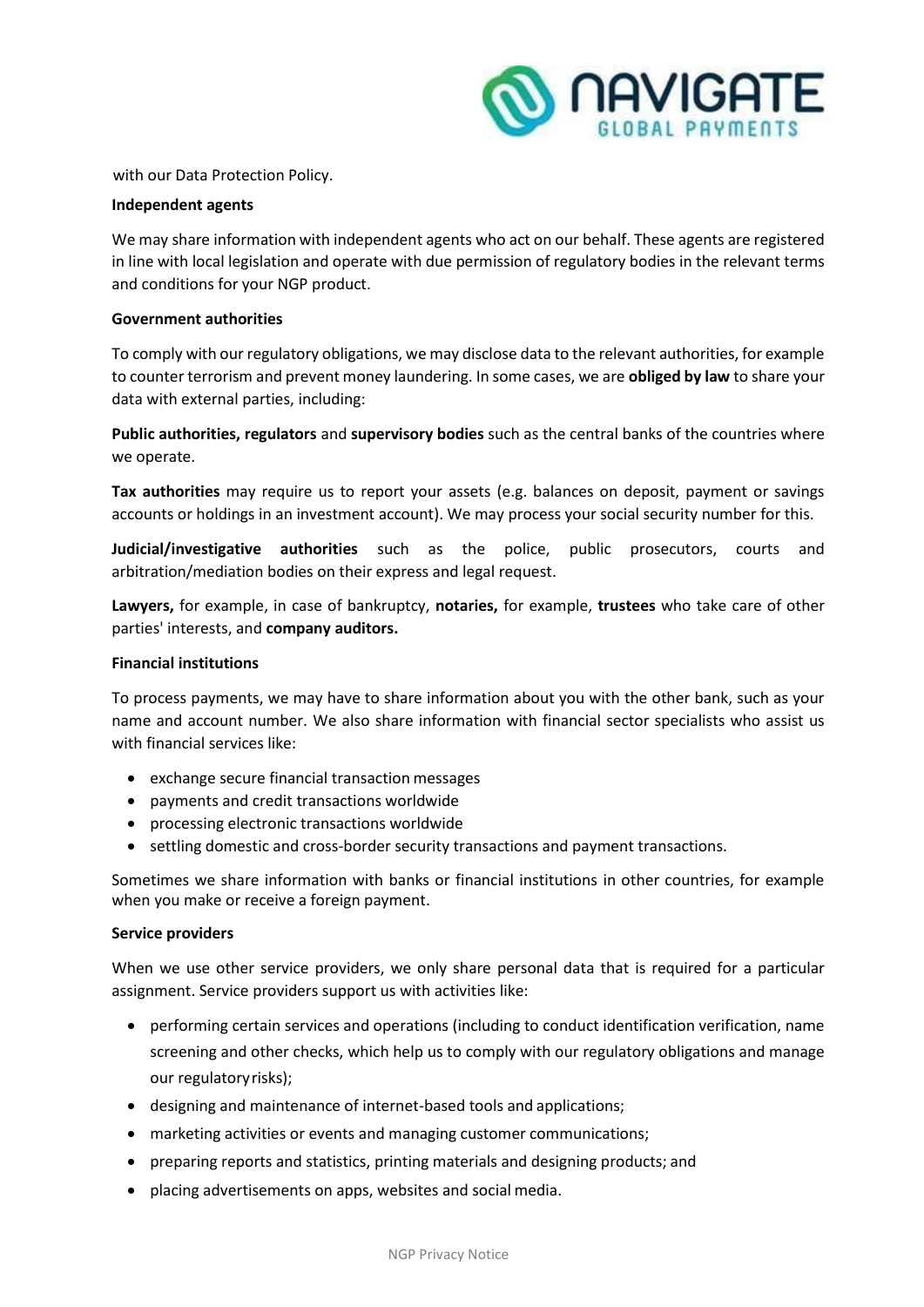

# **5. Credit-related personal data**

Where we collect your personal data and we disclose that personal data to a credit reporting body, we're required by law to notify you of certain matters, which are set out below. If you want us to provide you with a hard copy of this information, then please contact us.

# **Which credit reporting bodies does NGP deal with?**

We primarily deal with, and report certain credit-related personal data to, Creditor Watch which is major credit reporting bodies in Australia.

You can contact:

Creditor Watch by:

One of the methods specified at [https://creditorwatch.com.au/contact/?customer=no;](https://creditorwatch.com.au/contact/?customer=no) or

Mailing CreditorWatch, GPO Box [276, Sydney, NSW, 2001](https://creditorwatch.com.au/contact/)

## **Collection, use and disclosure of your credit-related personal data**

Creditor Watch may include your credit-related personal data that we provide to it in credit reports to other credit providers to assist those credit providers to assess your credit worthiness.

If you fail to meet your payment obligations in relation to any margin you have with us or if we believe that you have committed a serious credit infringement, we may be entitled to disclose this to Creditor Watch.

You can find out further detail about how we manage your credit-related personal data in our Privacy Policy, including in relation to access and correcting your credit-related personal data and making complaints.

Creditor Watch policy on how it handles credit-related personal data can be found on its website at <https://creditorwatch.com.au/features/enterprise/enhanced-credit-reporting/> and its privacy policy at [https://creditorwatch.com.au/privacy/?customer=no.](https://creditorwatch.com.au/privacy/?customer=no)

## **Pre-screening [Assessments](https://creditorwatch.com.au/privacy/)**

Under the Privacy Act, credit reporting bodies are prohibited from using or disclosing credit reporting information that they hold about you for the purposes of direct marketing. Subject to a number of restrictions, this general prohibition does not apply to the use of this information by the credit reporting body for the purpose of assessing whether you are eligible to direct marketing by credit providers.

This use of the information in this way is known as a "pre-screening assessment". The Privacy Act allows you to request a credit reporting body that holds credit information about you to not use that information for the purposes of a pre-screening assessment. The credit reporting body cannot charge you for making, or carrying out, the request.

## **Fraud - "ban period"**

The Privacy Act gives you certain mechanisms to deal with fraud, including identity fraud.

If you believe on reasonable grounds that you have been, or are likely to be, the victim of fraud then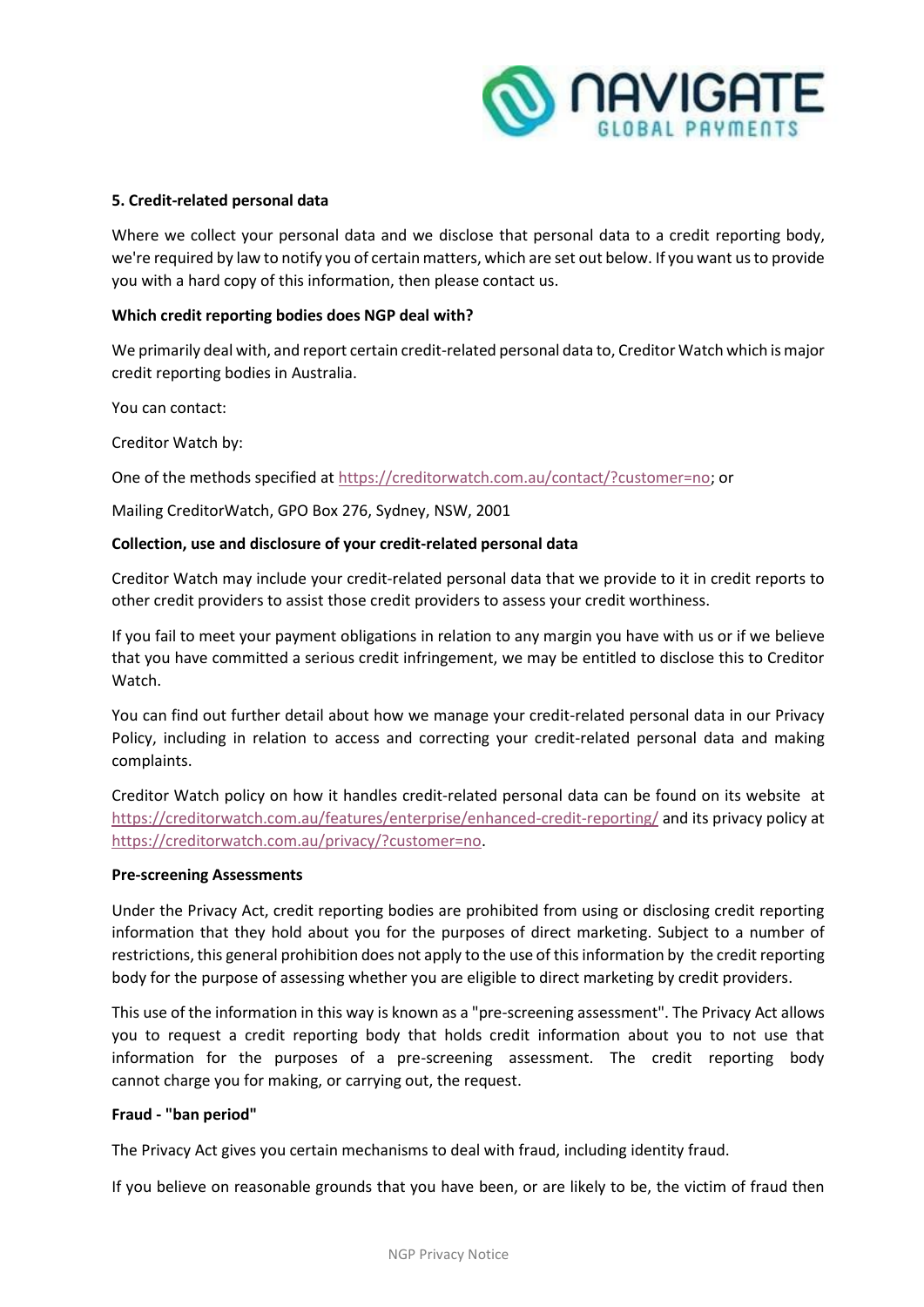

you can ask Creditor Watch (or any other credit reporting body that holds information about you) not to use or disclose your credit reporting information during a "ban period".

The "ban period" is a period of 21 days starting on the day that you make the request, which can be extended on your request if the credit reporting body believes on reasonable grounds that you have been, or are likely to be, the victim of fraud.

The credit reporting body cannot charge you for making, or carrying out, the request.

# **6. Your rights and how we respect them**

We respect your rights as a customer to how your personal data is used. These rights include:

# **Right to access information**

You have the right to ask us for an overview of your personal data that we process.

## **Right to rectification**

If your personal data is incorrect, you have the right to ask us to rectify it. If we shared data about you with a third party that is later corrected, we will also notify that party.

## **Right to complain**

Should you not be satisfied with the way we have responded to your concerns you have the right to submit a complaint to us.

We will attempt to resolve your complaint within 5 days or make a decision about your complaint and write to you to explain our decision within 45 days of receiving your complaint. If your complaint is not satisfactorily resolved by this time, you may access an external dispute resolution service or apply to the OAIC to have the complaint heard and determined. When we write to you about our decision, we will explain how you may access an external dispute resolution scheme or make a complaint to the OAIC.

The Privacy Commissioner can be contacted on the following details:

Visit [www.oaic.gov.au](http://www.oaic.gov.au/)

Email [enquiries@oaic.gov.au](mailto:enquiries@oaic.gov.au)

Call the Privacy Hotline: 1300 363 992

Write to: Office of the Australian Information Commissioner GPO Box 5218 Sydney NSW 2001

Please go to the "Complaints and Disputes" section of our website for information on how we deal with your complaints that are not privacy related.

## **Right to anonymity or to use a pseudonym**

You have the option of dealing with us anonymously or using a pseudonym in some cases (for example when you make inquiries about our products or services). However, we will need to know and verify who you are, under regulatory requirements, or as compelled by law before we can provide you with our financial products and services.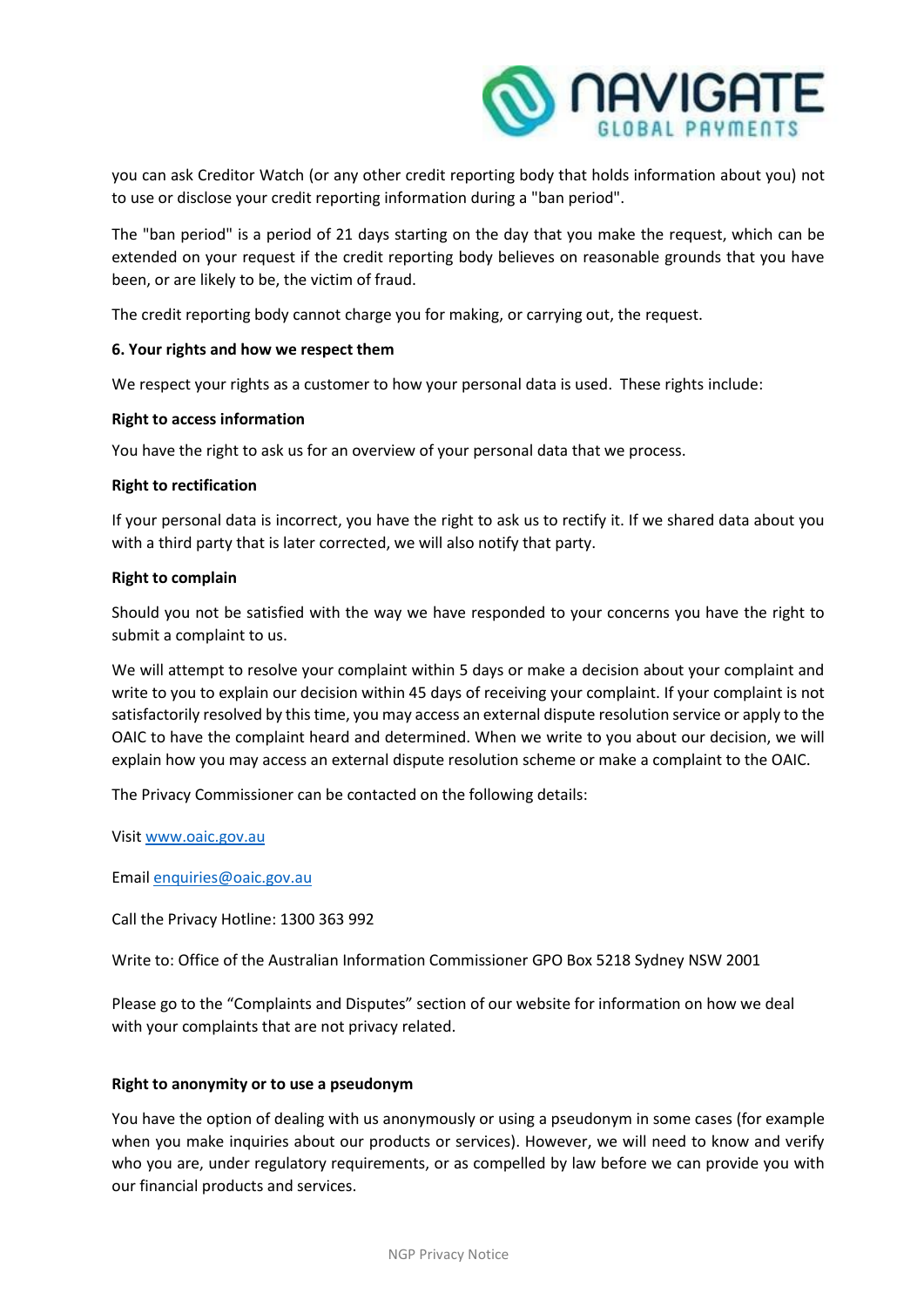

# **Exercising your rights**

If you want to exercise your rights or submit a complaint, please contact us. There is a list of contact details for the NGP office is at the end of this Privacy Statement.

We aim to respond to your request as quickly as possible. In some instances, this could take up to one month (if legally allowed). Should we require more time to complete your request, we will let you know how much longer we need and provide reasons for the delay.

In certain cases, we may deny your request. If it's legally permitted, we will let you know in writing why we denied it and we will let you know how you can make a complaint about the refusal. If relevant in the case of an access request, we will also attempt to find alternative means for you to access the information you are seeking.

# **7. Your Consent is Important**

We may require your consent to use and/or disclose your information in particular ways. We may need to use your information for a purpose that is not related to the purpose for which we collected your information in the first place. Depending on the circumstances, this consent may be express (for example, you expressly agree to the specific use of your information by ticking a box) or implied by some action you take or do not take (for example, your agreement is implied by the fact that you have agreed to your product terms and conditions which contains information about the use or disclosure).

By providing us or your intermediary with your information, you consent to our use of this information and where relevant for the purposes, you consent to our disclosure of your Personal Information, including your Sensitive Information, to your intermediary, affiliates of NGP, our service providers, our business partners, medical and health practitioners, your employer, policy owners, government offices and agencies, regulators, law enforcement bodies, and as required by law within Australia or overseas. These laws generally include *the Anti-Money Laundering and Counter-Terrorism Financing Act 2006, Personal Property Securities Act 2009, Corporations Act 2001, Insurance Contracts Act 1984, Autonomous Sanctions Act 2011, Income Tax Assessment Act 1997, Income Tax Assessment Act 1936, Income Tax Regulations 1936, Tax Administration Act 1953, Tax Administration Regulations 1976, A new Tax System (Goods and Services Tax) Act 1999; FATCA and CRS Acts and the Australian Securities and Investments Commission Act 2001* as those laws are amended, and includes any associated regulations. From time to time other Acts may require, or authorise us to collect your personal information

# **8. Your duty to provide data**

There is certain information that we must know about you so that we can commence execute and fulfil our associated contractual duties. There is also information that we are legally obliged to collect. Without this data we may not be able to open an account for you or perform certain activities.

If you do not provide us with the information requested, we will generally not be able to provide you with our products or services.

# **9. How we protect your personal data**

We apply an internal framework of policies and standards across all our business to keep your data safe. These policies and standards are periodically updated to keep them up to date with regulations and market developments. More specifically and in accordance with the law, we take appropriate technical and organisational measures (policies and procedures, IT security etc.) to ensure the confidentiality and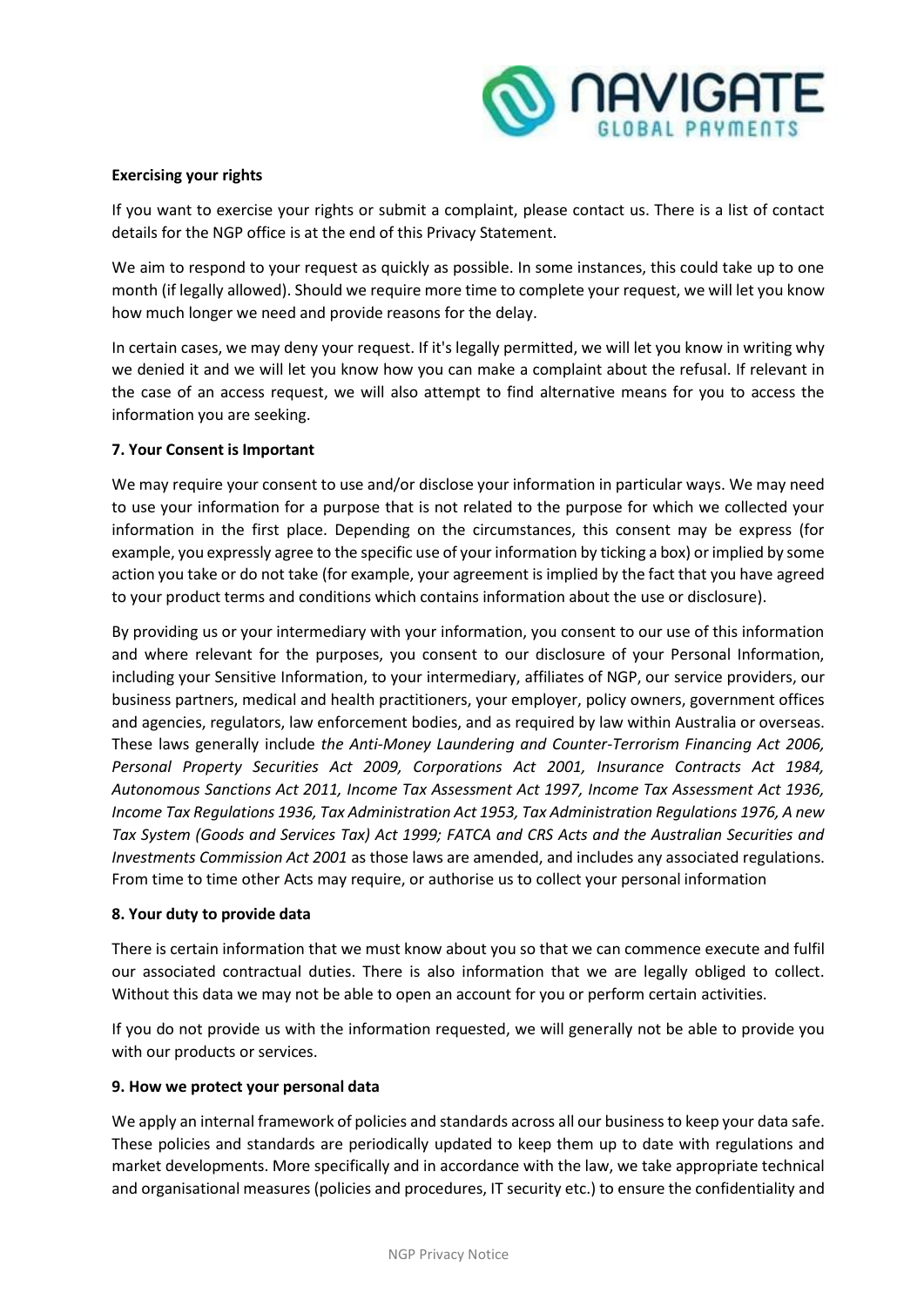

integrity of your personal data and the way it's processed within Australia and equivalent jurisdictions. Navigate may also disclose your information to companies that are part of the Navigate Corporate Family which may be located overseas.

As transmission of data on the internet can never be ultimately secure, we do not and cannot guarantee security of information collected electronically or transmitted; however, we take all necessary steps to provide the best security available, and you acknowledge you are submitting information to us at your own risk.

In addition, NGP employees are subject to confidentiality and may not disclose your personal data unlawfully or unnecessarily.

# **10. What you can do to help us keep your data safe**

We do our utmost to protect your data, but there are certain things you can do too:

Install anti-virus software, anti-spyware software and a firewall. Keep them updated.

Do not leave equipment and tokens (e.g. card) unattended.

Log off from your online account when you are not using it.

Keep your passwords strictly confidential and use strong passwords, i.e. avoid obvious combinations of letters and figures.

Be alert online and learn how to spot unusual activity, such as a new website address or phishing emails requesting personal information.

## **11. How long we keep your personal data**

We are only allowed to keep your personal data for as long as it's still necessary for the purpose we initially required it. After this we look for feasible solutions, like archiving it.

## **Destroy or de-identify personal information**

NGP takes reasonable steps to destroy or de-identify the personal information it holds once it is no longer needed for any purpose for which it may be used or disclosed under the APPs. **This requirement does not apply where the personal information is contained in a 'Commonwealth record' or where the entity is required by law or a court/tribunal order to retain the personal information.**

If we no longer require your personal information for a purpose, for example, to manage your financial product or provide you with a financial service, then we will take reasonable steps to securely destroy it or permanently remove all identifying features from that information. This obligation is subject to any legal requirements to keep personal information for a certain period of time – in most cases, personal information records are kept for a period of 7 years after their creation or 7 years after an account is closed.

## **Fostering a privacy and security aware culture**

Our privacy and security governance arrangements include appropriate training, resourcing and management focus to foster a privacy and security aware culture among NGP staff. Personal information security is an integrated component of our entire business and not left to the compliance or ICT area alone. This has the active support of, and promotion by, senior management.